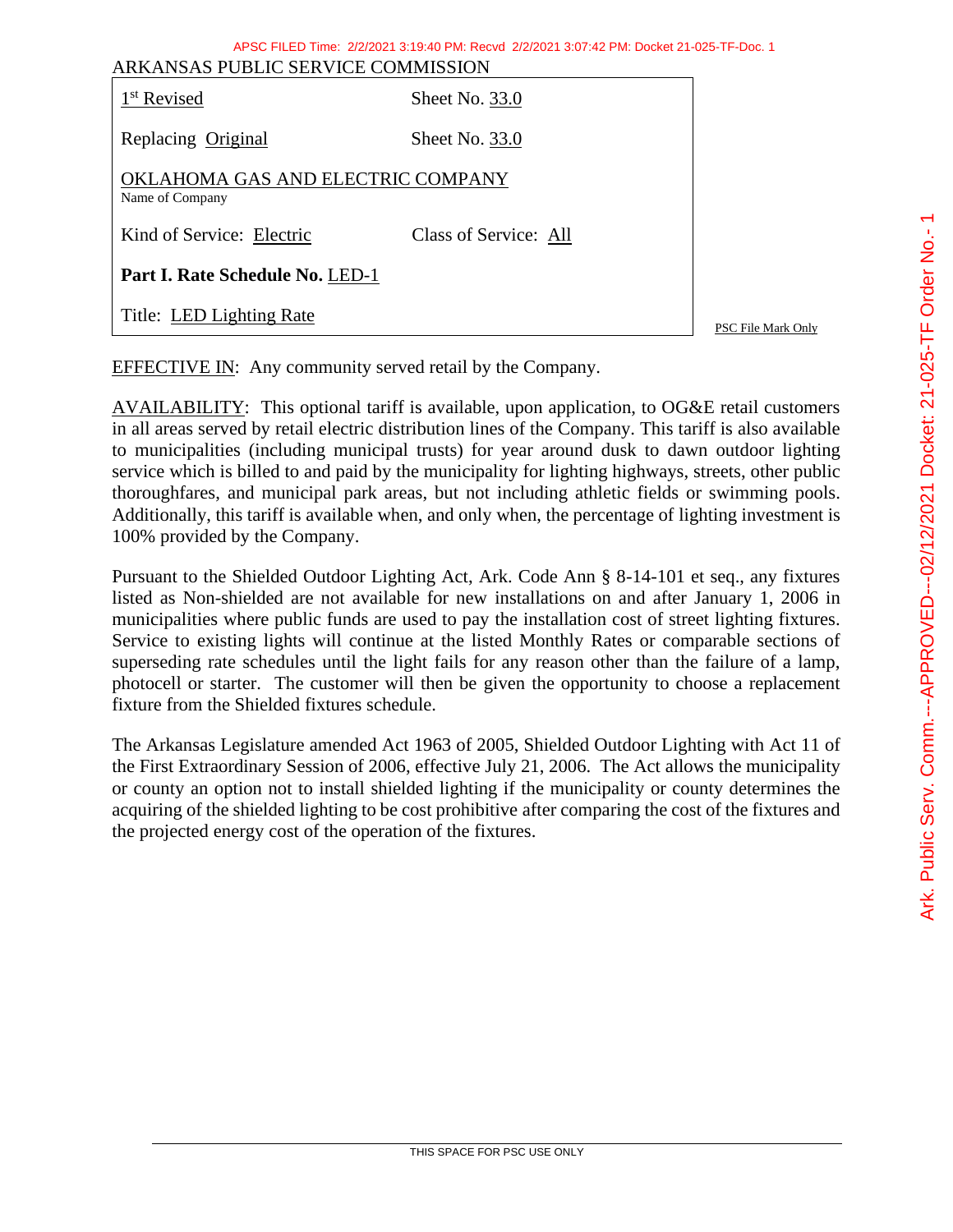| ARKANSAS PUBLIC SERVICE COMMISSION                   |                       |                           |  |  |
|------------------------------------------------------|-----------------------|---------------------------|--|--|
| 1 <sup>st</sup> Revised                              | Sheet No. 33.1        |                           |  |  |
| Replacing Original                                   | Sheet No. $33.1$      |                           |  |  |
| OKLAHOMA GAS AND ELECTRIC COMPANY<br>Name of Company |                       |                           |  |  |
| Kind of Service: Electric                            | Class of Service: All |                           |  |  |
| Part I. Rate Schedule No. LED-1                      |                       |                           |  |  |
| Title: LED Lighting Rate                             |                       | <b>PSC File Mark Only</b> |  |  |

### RATE:

### A. FIXTURE CHARGE:

The monthly rate for each lighting unit installed on an existing pole or structure is as follows:

| <b>LED Lighting Fixtures Pricing (Construction Standards)</b> |                                   |                                        |                                                                                |                                                 |                                |
|---------------------------------------------------------------|-----------------------------------|----------------------------------------|--------------------------------------------------------------------------------|-------------------------------------------------|--------------------------------|
| Rate<br>Code                                                  | <b>LED Fixture</b><br><b>Type</b> | <b>Specification</b><br><b>Wattage</b> | <b>Price of Fixture on</b><br><b>Existing Wood</b><br><b>Distribution Pole</b> | <b>Average Average</b><br><b>Monthly</b><br>kWh | <b>Fixture</b><br><b>Watts</b> |
| LED <sub>01</sub>                                             |                                   | Less Than 75                           | \$6.71                                                                         | 16                                              | 47                             |
| LED <sub>02</sub>                                             |                                   | 75 to 125                              | \$7.48                                                                         | 41                                              | 117                            |
| LED <sub>03</sub>                                             |                                   | 126 to 400                             | \$9.06                                                                         | 49                                              | 139                            |
| LED <sub>04</sub>                                             |                                   | Greater Than 400                       | \$18.03                                                                        | 280                                             | 800                            |
| LED01D                                                        | Decorative                        | Less Than 75                           | \$10.41                                                                        | 16                                              | 47                             |
| LED <sub>03</sub> D                                           | Decorative                        | 126 to 400                             | \$22.03                                                                        | 48                                              | 136                            |
| LED01F                                                        | Flood                             | 49 to 51                               | \$8.01                                                                         | 18                                              | 51                             |
| LED02F                                                        | Flood                             | 96 to 119                              | \$8.20                                                                         | 42                                              | 119                            |
| LED03F                                                        | Flood                             | 145 to 199                             | \$9.65                                                                         | 70                                              | 199                            |
| LED04F                                                        | Flood                             | 297 to 371                             | \$14.83                                                                        | 130                                             | 371                            |

- B. ENERGY CHARGE: LED lighting units may include kWh consumption meters to measure the energy consumption. The Company may utilize, as soon as it is technically feasible, the measured energy to bill for the kWh consumption.
	- a. Metered Consumption: For metered lighting units, the metered monthly consumption of each lighting unit will be used for determining the energy charge.
	- b. Non-metered Consumption: For non-metered lighting units, the monthly consumption of each lighting unit is derived from the kWh listed in the LED Lighting Fixtures Pricing table within this pricing schedule. The consumption shall be deemed to occur during off-peak hours.

Energy Charge for All kWh 2.50¢ per kWh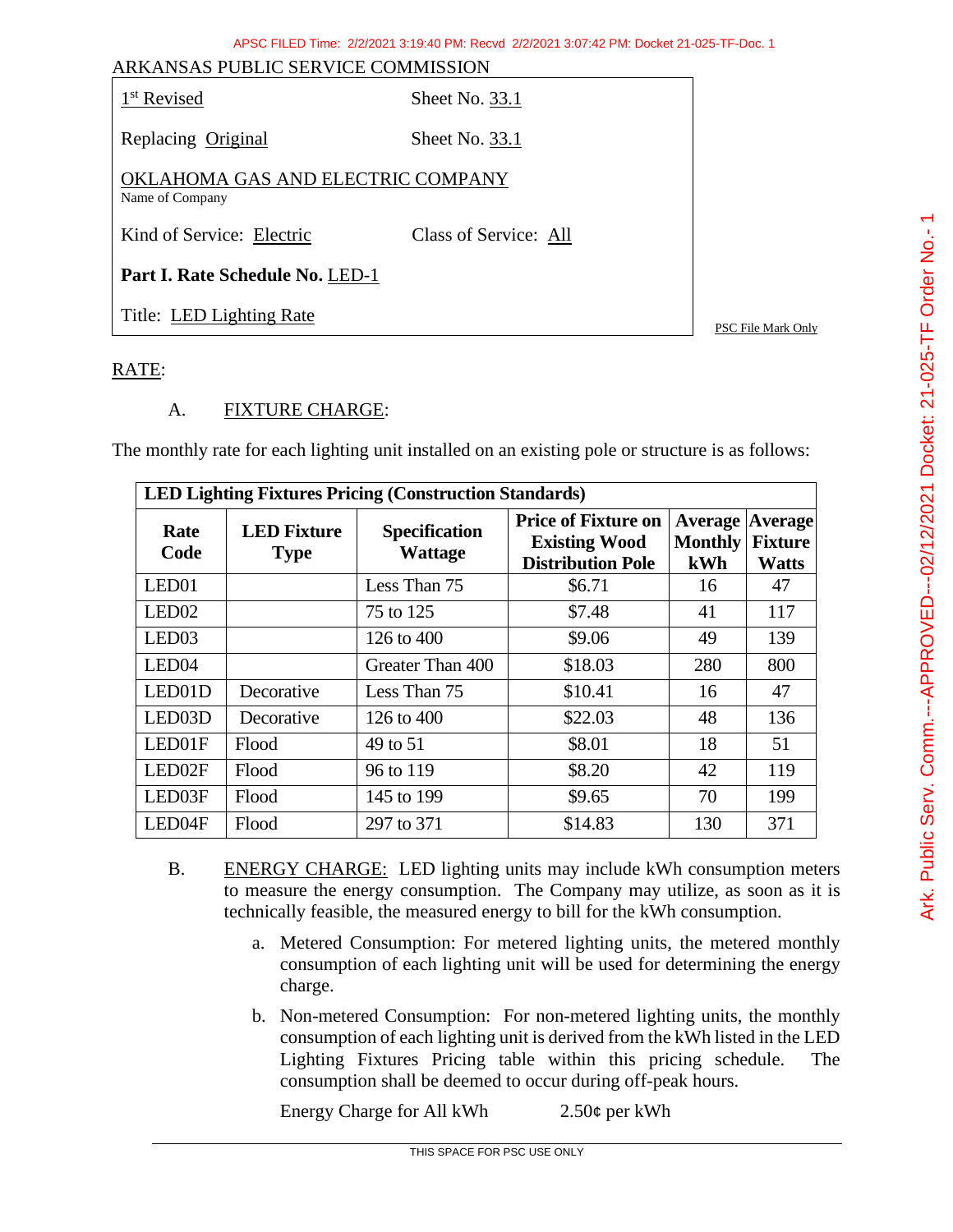| ANNAINSAS FUDLIU SEN VIUE COMMISSION<br>1 <sup>st</sup> Revised | Sheet No. 33.2        |
|-----------------------------------------------------------------|-----------------------|
| Replacing Original                                              | Sheet No. 33.2        |
| OKLAHOMA GAS AND ELECTRIC COMPANY<br>Name of Company            |                       |
| Kind of Service: Electric                                       | Class of Service: All |
| Part I. Rate Schedule No. LED-1                                 |                       |

Title: LED Lighting Rate PSC File Mark Only C. RIDERS: Applicable Riders which adjust this Rate Schedule are listed in Rate Schedule No. RSR, Tables of Riders Applicable to Rate Schedules.

> APPLICATION OF ENERGY COST RECOVERY (ECR): The  $ECR_{on}$ ,  $ECR_{off}$ , and  $ECR_w$  shall apply to the energy component of this tariff as follows. The  $ECR_{on}$ shall apply to all on-peak energy sales during the summer season; the  $ECR<sub>off</sub>$  shall apply to all off-peak energy sales during the summer season; and, the  $ECR_w$  shall apply to all kWh sales during the winter season.

#### DEFINITION OF SEASON:

Summer Season: The five OG&E Revenue Months of June through **October** 

On-Peak Hours: From June 1 through September 30, beginning each day at 2:00 p.m. until 7:00 .m. local time, excluding Saturday, Sunday, Independence Day (as observed) and Labor Day.

Off-Peak Hours: All hours not defined as On-Peak Hours.

Winter Season: The seven revenue months of November through May

D. ADDITIONAL CHARGES:

If an extension of the Company's secondary circuit and a new support pole for the lighting unit is required, the above monthly rate shall be increased as follows: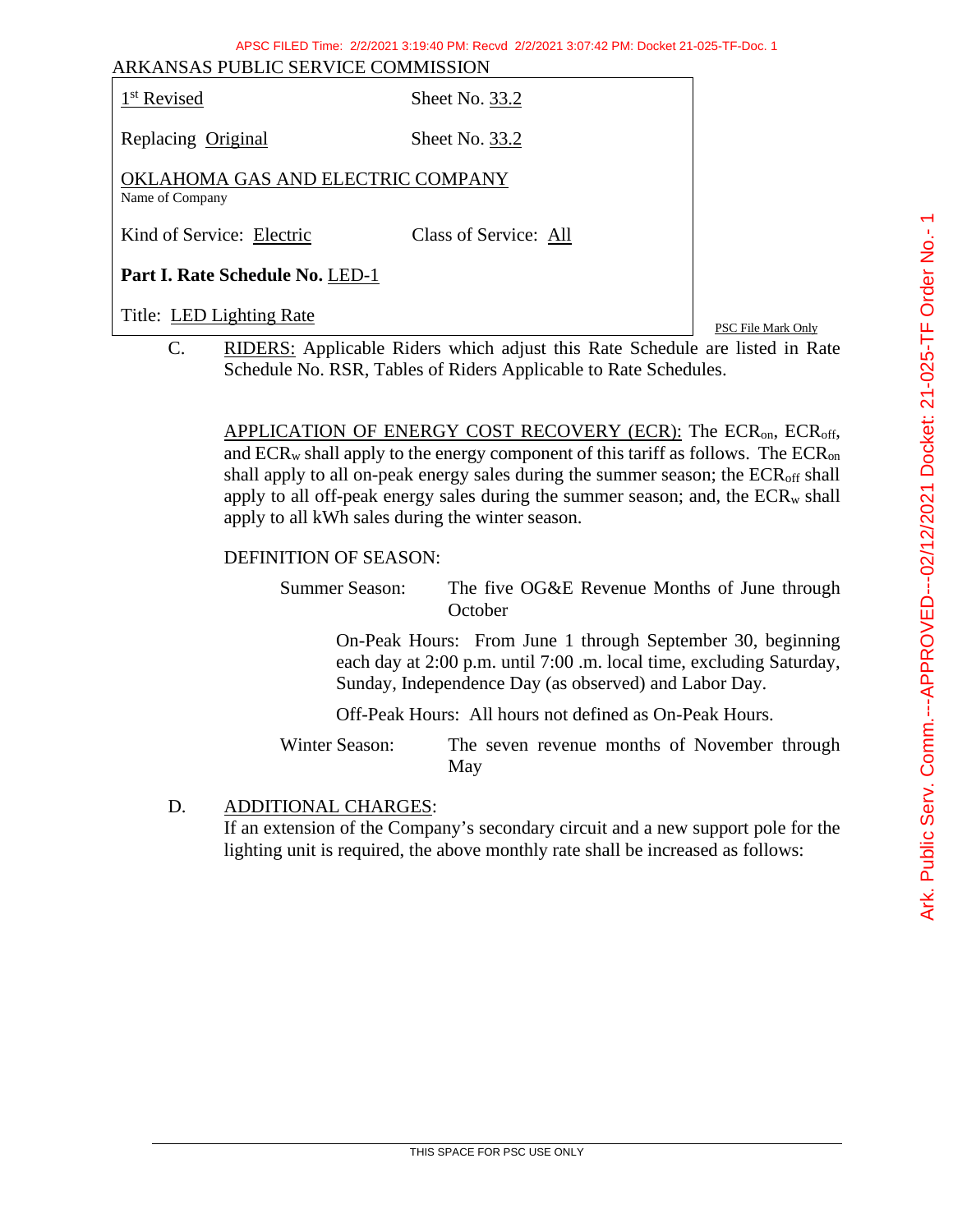| ARKANSAS PUBLIC SERVICE COMMISSION                   |                       |                    |
|------------------------------------------------------|-----------------------|--------------------|
| 1 <sup>st</sup> Revised                              | Sheet No. 33.3        |                    |
| Replacing Original                                   | Sheet No. 33.3        |                    |
| OKLAHOMA GAS AND ELECTRIC COMPANY<br>Name of Company |                       |                    |
| Kind of Service: Electric                            | Class of Service: All |                    |
| Part I. Rate Schedule No. LED-1                      |                       |                    |
| Title: LED Lighting Rate                             |                       | PSC File Mark Only |

1. Municipal Customers

| Poles (Construction Standards) (100% owned by Company) |             |                                                   |                                      |
|--------------------------------------------------------|-------------|---------------------------------------------------|--------------------------------------|
| LM<br>Code                                             | Length      | Specification                                     | Price of<br><b>Distribution Pole</b> |
| PMO1                                                   | 30'         | <b>Standard Wood</b>                              | \$6.40                               |
| PMO <sub>2</sub>                                       | 35'         | <b>Standard Wood</b>                              | \$7.50                               |
| PMO <sub>3</sub>                                       | 40'         | <b>Standard Wood</b>                              | \$8.10                               |
| PMO <sub>4</sub>                                       | 45'         | <b>Standard Wood</b>                              | \$8.70                               |
| PMO <sub>5</sub>                                       | 50'         | <b>Standard Wood</b>                              | \$11.20                              |
| PMO <sub>6</sub>                                       | $14' - 19'$ | Standard, Other than Wood                         | \$9.80                               |
| PMO7                                                   | $20' - 24'$ | Standard, Other than Wood                         | \$11.30                              |
| PMO <sub>8</sub>                                       | $25' - 27'$ | Standard, Other than Wood                         | \$13.00                              |
| PMO <sub>9</sub>                                       | $28' - 32'$ | Standard, Other than Wood                         | \$13.40                              |
| PMO10                                                  | $33' - 37'$ | Standard, Other than Wood                         | \$16.70                              |
| PMO11                                                  | $38' - 42'$ | Standard, Other than Wood                         | \$20.30                              |
| PMO12                                                  | $43' - 47'$ | Standard, Other than Wood                         | \$21.70                              |
| P13                                                    | $10' - 19'$ | Decorative Black Fluted Concrete - Single Arm -   | \$19.67                              |
|                                                        |             | <b>Direct Buried</b>                              |                                      |
| P14                                                    | $10' - 19'$ | Decorative Black Fluted Concrete - Double Arm -   | \$25.63                              |
|                                                        |             | <b>Direct Buried</b>                              |                                      |
| P15                                                    | $10' - 19'$ | Decorative Black Fluted Concrete - Single Arm -   | \$29.59                              |
|                                                        |             | <b>Anchor Base</b>                                |                                      |
| P16                                                    | $10' - 19'$ | Decorative Black Fluted Concrete - Double Arm -   | \$35.55                              |
|                                                        |             | <b>Anchor Base</b>                                |                                      |
| P17                                                    | $28' - 32'$ | Decorative Black Fluted Steel - Double Arm – with | \$51.15                              |
|                                                        |             | <b>Base</b>                                       |                                      |
| P18                                                    | $28' - 32'$ | Decorative Steel – Single Arm – with Base         | \$36.20                              |
| P <sub>19</sub>                                        | $28' - 32'$ | Decorative Steel – Double Arm – with Base         | \$44.22                              |
| P <sub>20</sub>                                        | $28' - 32'$ | Decorative Bronze – Single/Double Mount           | \$20.90                              |
| P <sub>21</sub>                                        | $28' - 32'$ | Decorative Aluminum - Double Arm - with Base      | \$22.17                              |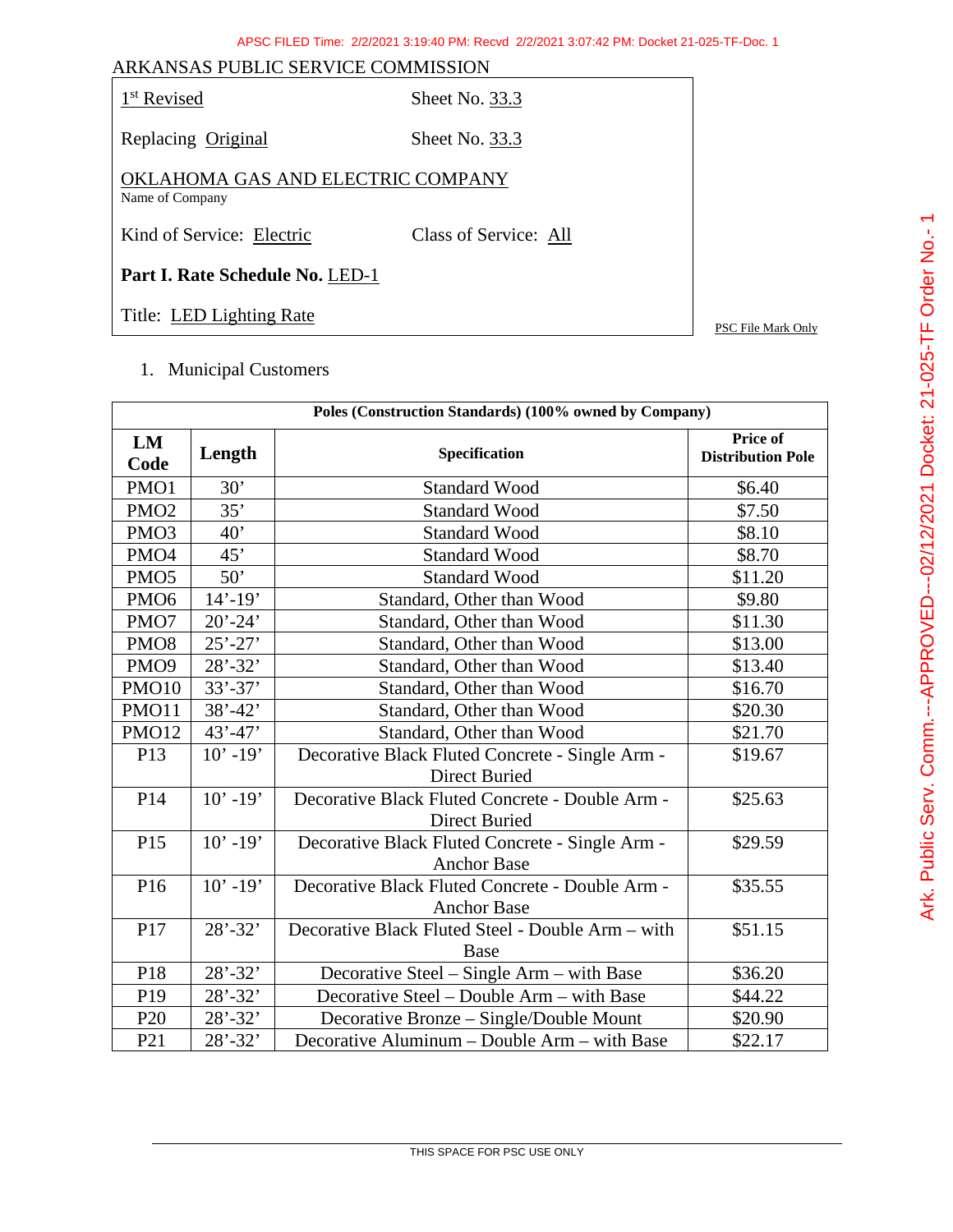| k evised |
|----------|
|----------|

Sheet No. 33.4

Replacing Original Sheet No. 33.4

OKLAHOMA GAS AND ELECTRIC COMPANY Name of Company

Kind of Service: Electric Class of Service: All

**Part I. Rate Schedule No.** LED-1

Title: LED Lighting Rate PSC File Mark Only

| <b>Miscellaneous Facilities (Construction Standards)</b> |              |                               |                                                                       |             |
|----------------------------------------------------------|--------------|-------------------------------|-----------------------------------------------------------------------|-------------|
| LM<br>Code                                               | Length       | <b>Specification</b>          | <b>Percentage of Pole</b><br><b>Investment Provided by</b><br>Company |             |
|                                                          |              |                               | 100%                                                                  | <b>None</b> |
| MF1                                                      |              | <b>Break-away Base</b>        | \$11.30                                                               | \$1.80      |
| MF <sub>2</sub>                                          | $80^{\circ}$ | Metal pole with lowering ring | N/A                                                                   | \$4.70      |

| Poles (Construction Standards) (0% owned by Company) |             |                                |                                         |
|------------------------------------------------------|-------------|--------------------------------|-----------------------------------------|
| LM<br>Code                                           | Length      | <b>Specification</b>           | Price of<br><b>Distribution</b><br>Pole |
| PMC1                                                 | 30'         | <b>Standard Wood Pole</b>      | \$0.50                                  |
| PMC <sub>2</sub>                                     | 35'         | <b>Standard Wood Pole</b>      | \$0.60                                  |
| PMC <sub>3</sub>                                     | 40'         | <b>Standard Wood Pole</b>      | \$0.90                                  |
| PMC4                                                 | 45'         | <b>Standard Wood Pole</b>      | \$1.30                                  |
| PMC <sub>5</sub>                                     | 50'         | <b>Standard Wood Pole</b>      | \$1.90                                  |
| PMC <sub>6</sub>                                     | $14' - 19'$ | Standard Pole, Other than Wood | \$1.20                                  |
| PMC7                                                 | $20' - 24'$ | Standard Pole, Other than Wood | \$1.30                                  |
| PMC <sub>8</sub>                                     | $25' - 27'$ | Standard Pole, Other than Wood | \$1.40                                  |
| PMC <sub>9</sub>                                     | $28' - 32'$ | Standard Pole, Other than Wood | \$1.80                                  |
| PMC <sub>10</sub>                                    | $33' - 37'$ | Standard Pole, Other than Wood | \$2.30                                  |
| PMC11                                                | $38' - 42'$ | Standard Pole, Other than Wood | \$2.60                                  |
| PMC12                                                | $43' - 47'$ | Standard Pole, Other than Wood | \$3.00                                  |

Overhead wiring is considered a span of 150 feet or less.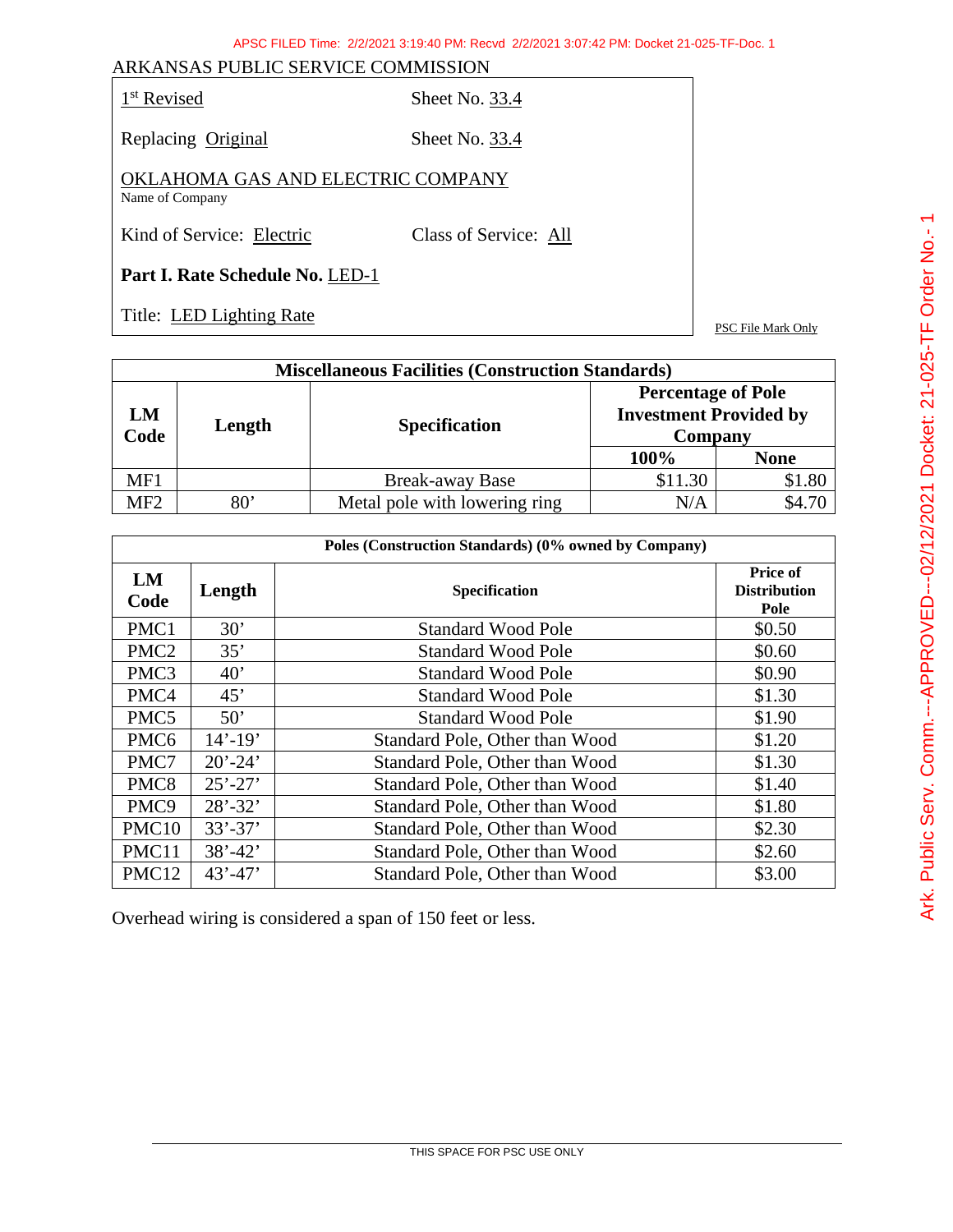| 1 <sup>st</sup> Revised                              | Sheet No. 33.5        |
|------------------------------------------------------|-----------------------|
| Replacing Original                                   | Sheet No. 33.5        |
| OKLAHOMA GAS AND ELECTRIC COMPANY<br>Name of Company |                       |
| Kind of Service: Electric                            | Class of Service: All |
| Part I. Rate Schedule No. LED-1                      |                       |

Title: LED Lighting Rate PSC File Mark Only

| LM<br>Code | <b>Specification</b>                                                                                                                                                                                                                                                                                                                                                                                                                                                                           |
|------------|------------------------------------------------------------------------------------------------------------------------------------------------------------------------------------------------------------------------------------------------------------------------------------------------------------------------------------------------------------------------------------------------------------------------------------------------------------------------------------------------|
| <b>UG</b>  | Underground wiring will be available at the above rate plus \$3.20 per month where the<br>amount of required buried cable does not exceed, on the average, 150 feet per pole. An<br>amount payable in advance and without right of refund shall be charged equal to the<br>average installed cost per foot of buried cable times the footage in excess of 150 feet per<br>pole.                                                                                                                |
| <b>HSP</b> | If a hand-set pole is required due to the inaccessibility of the pole location, an<br>additional calculated charge will be required. This additional charge will only cover<br>labor items, not material. If any additional trenching is required, due to the hand-set<br>pole, the customer is responsible to pay the full cost for trenching including applicable<br>material charges. These charges shall be paid to the Company in advance of<br>construction and without right of refund. |
| TR         | If any additional trenching is required, due to the hand-set pole, the price will be \$3.00<br>per foot plus applicable material charges. These charges shall be paid to the Company in<br>advance of construction and without the right of refund.                                                                                                                                                                                                                                            |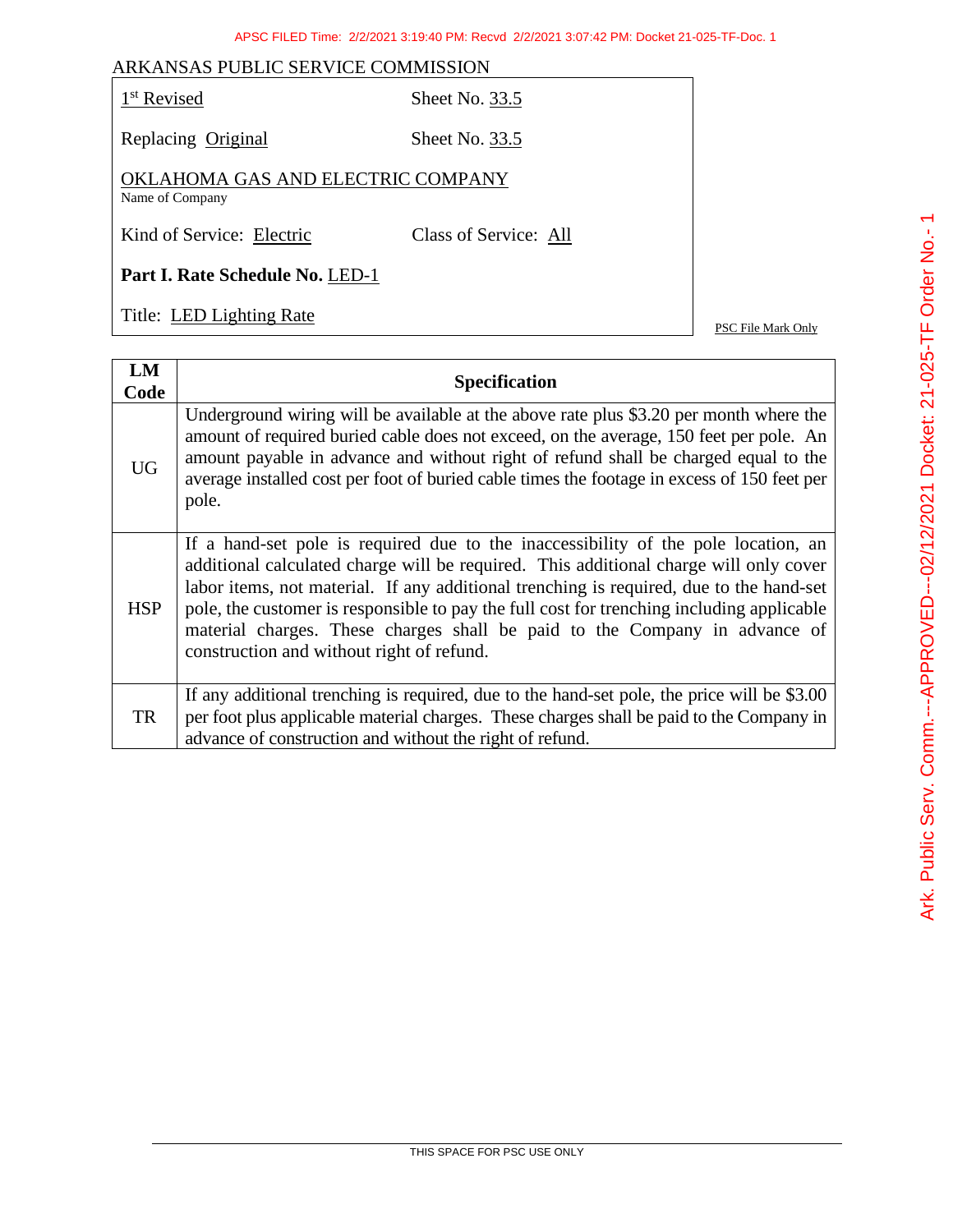| ARKANSAS PUBLIC SERVICE COMMISSION                   |                       |                    |
|------------------------------------------------------|-----------------------|--------------------|
| 1 <sup>st</sup> Revised                              | Sheet No. 33.6        |                    |
| Replacing Original                                   | Sheet No. 33.6        |                    |
| OKLAHOMA GAS AND ELECTRIC COMPANY<br>Name of Company |                       |                    |
| Kind of Service: Electric                            | Class of Service: All |                    |
| Part I. Rate Schedule No. LED-1                      |                       |                    |
| Title: LED Lighting Rate                             |                       | PSC File Mark Only |

2. Retail Customers

| <b>Poles</b>       |             |                                                                         |                                         |  |
|--------------------|-------------|-------------------------------------------------------------------------|-----------------------------------------|--|
| <b>OSL</b><br>Code | Length      | <b>Specification</b>                                                    | Price of<br><b>Distribution</b><br>Pole |  |
| PO <sub>1</sub>    | 30'         | <b>Standard Wood</b>                                                    | \$6.40                                  |  |
| PO <sub>2</sub>    | 35'         | <b>Standard Wood</b>                                                    | \$7.50                                  |  |
| PO <sub>3</sub>    | 40'         | <b>Standard Wood</b>                                                    | \$8.10                                  |  |
| PO <sub>4</sub>    | 45'         | <b>Standard Wood</b>                                                    | \$8.70                                  |  |
| PO <sub>5</sub>    | 50'         | <b>Standard Wood</b>                                                    | \$11.20                                 |  |
| PO <sub>6</sub>    | $14' - 19'$ | Standard, Other than Wood                                               | \$9.80                                  |  |
| PO <sub>7</sub>    | $20' - 24'$ | Standard, Other than Wood                                               | \$11.30                                 |  |
| PO <sub>8</sub>    | $25' - 27'$ | Standard, Other than Wood                                               | \$13.00                                 |  |
| PO <sub>9</sub>    | $28' - 32'$ | Standard, Other than Wood                                               | \$13.40                                 |  |
| <b>PO10</b>        | $33' - 37'$ | Standard, Other than Wood                                               | \$16.70                                 |  |
| <b>PO11</b>        | $38' - 42'$ | Standard, Other than Wood                                               | \$20.30                                 |  |
| PO12               | $43' - 47'$ | Standard, Other than Wood                                               | \$21.70                                 |  |
| P13                | $10' - 19'$ | Decorative Black Fluted Concrete - Single Arm -<br><b>Direct Buried</b> | \$19.67                                 |  |
| P14                | $10' - 19'$ | Decorative Black Fluted Concrete - Double Arm -<br>Direct Buried        | \$25.63                                 |  |
| P15                | $10' - 19'$ | Decorative Black Fluted Concrete - Single Arm -<br><b>Anchor Base</b>   | \$29.59                                 |  |
| P <sub>16</sub>    | $10' - 19'$ | Decorative Black Fluted Concrete - Double Arm -<br><b>Anchor Base</b>   | \$35.55                                 |  |
| P17                | $28' - 32'$ | Decorative Black Fluted Steel - Double Arm - with<br><b>Base</b>        | \$51.15                                 |  |
| P18                | $28' - 32'$ | Decorative Steel – Single Arm – with Base                               | \$36.20                                 |  |
| P19                | $28' - 32'$ | Decorative Steel - Double Arm - with Base                               | \$44.22                                 |  |
| P <sub>20</sub>    | $28' - 32'$ | Decorative Bronze - Single/Double Mount                                 | \$20.90                                 |  |
| P <sub>21</sub>    | $28' - 32'$ | Decorative Aluminum - Double Arm - with Base                            | \$22.17                                 |  |

Overhead wiring is considered a span of 150 feet or less.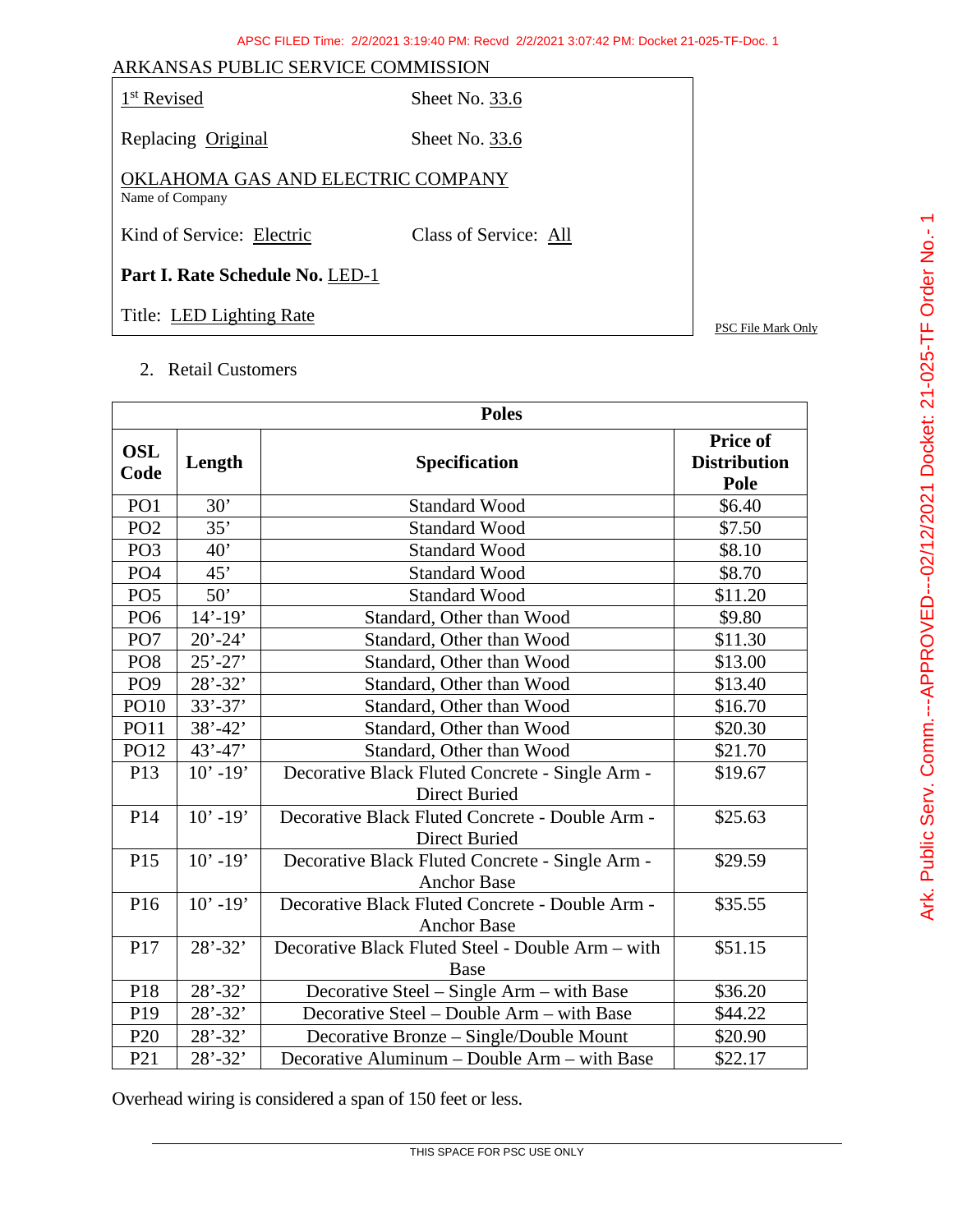| Revised |
|---------|
|---------|

Sheet No. 33.7

Replacing Original Sheet No. 33.7

OKLAHOMA GAS AND ELECTRIC COMPANY Name of Company

Kind of Service: Electric Class of Service: All

**Part I. Rate Schedule No.** LED-1

Title: <u>LED Lighting Rate</u> PSC File Mark Only

| <b>OSL</b><br>Code | <b>Specification</b>                                                                                                                                                                                                                                                                                                                                                                                                                                                                           |
|--------------------|------------------------------------------------------------------------------------------------------------------------------------------------------------------------------------------------------------------------------------------------------------------------------------------------------------------------------------------------------------------------------------------------------------------------------------------------------------------------------------------------|
| <b>UG</b>          | Underground wiring will be available at the above rate plus \$3.20 per month where the<br>amount of required buried cable does not exceed, on the average, 150 feet per pole. An<br>amount payable in advance and without right of refund shall be charged equal to the<br>average installed cost per foot of buried cable times the footage in excess of 150 feet per<br>pole.                                                                                                                |
| <b>HSP</b>         | If a hand-set pole is required due to the inaccessibility of the pole location, an<br>additional calculated charge will be required. This additional charge will only cover<br>labor items, not material. If any additional trenching is required, due to the hand-set<br>pole, the customer is responsible to pay the full cost for trenching including applicable<br>material charges. These charges shall be paid to the Company in advance of<br>construction and without right of refund. |
| TR                 | If any additional trenching is required, due to the hand-set pole, the price will be \$3.00<br>per foot plus applicable material charges. These charges shall be paid to the Company in<br>advance of construction and without the right of refund.                                                                                                                                                                                                                                            |

INSTALLATION OF UNITS: Adequate clearance for the necessary lines shall be arranged for by the municipality.

When the Company is required to install additional lights at a location which is more than 600 feet from an existing suitable source of power supply of secondary voltage (overhead or underground), the municipality shall pay to the Company the additional cost of the extension over 600 feet, by either method 2, or 3, shown below.

Where underground service is installed and trenching is not normal, i.e., paving must be broken and replaced or boring is required or other trenching obstructions such as rock, etc., are encountered, the municipality shall pay the additional cost of trenching involved above the cost of normal trenching by any of the following methods:

The municipality shall perform all difficult trenching, break paving, bore under obstructions, install duct furnished by the Company, backfill, and replace the paving to the mutual satisfaction of all parties concerned.

The municipality shall pay to the Company in advance and without right of refund an amount equal to the additional cost of construction.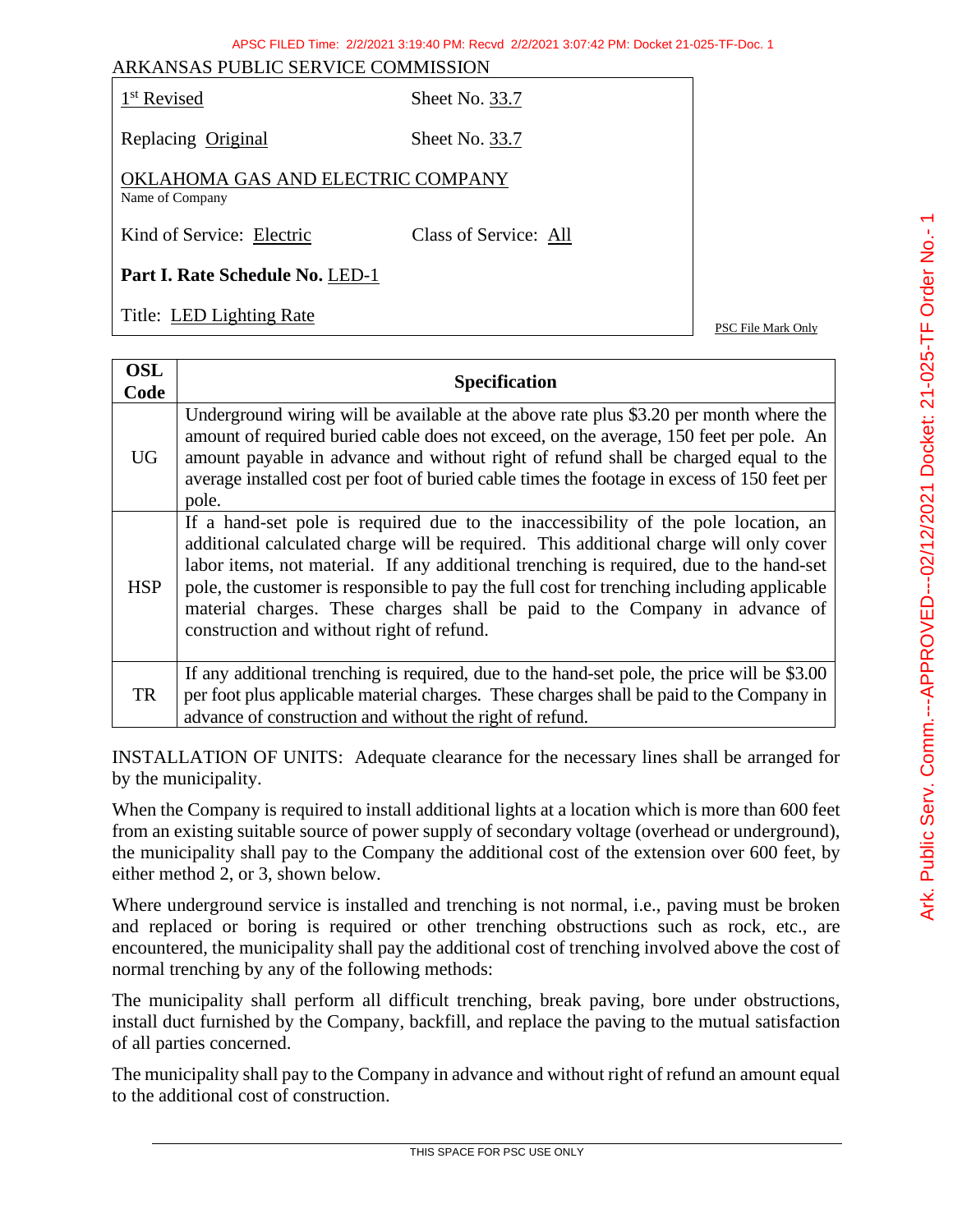| APSU FILED TIME: 2/2/2021 3:19:40 PM: Recvd 2/2/2021 3:07:42 PM: DOCKEt 21-025-TF-DOC. 1<br>ARKANSAS PUBLIC SERVICE COMMISSION |                       |                    |  |  |
|--------------------------------------------------------------------------------------------------------------------------------|-----------------------|--------------------|--|--|
| 1 <sup>st</sup> Revised                                                                                                        | Sheet No. 33.8        |                    |  |  |
| Replacing Original                                                                                                             | Sheet No. 33.8        |                    |  |  |
| OKLAHOMA GAS AND ELECTRIC COMPANY<br>Name of Company                                                                           |                       |                    |  |  |
| Kind of Service: Electric                                                                                                      | Class of Service: All |                    |  |  |
| Part I. Rate Schedule No. LED-1                                                                                                |                       |                    |  |  |
| Title: LED Lighting Rate                                                                                                       |                       | PSC File Mark Only |  |  |

ABSC FILED Time: 2/2/2021 3:10:40 PM: Recyd 2/2/2021 3:07:42 PM: Docket 21-025-

When the Company is required by the municipality to replace a lighting system prior to the end of the economic life of the system, the municipality shall pay to the Company an amount equal to the unused portion of the economic life of the system.

No discount shall be applied to the excess costs stated above.

SPECIAL OR NON-STANDARD OPTIONS: Special or non-standard options, such as lighting fixtures, poles, arms, etc., are not available under this tariff.

## REPLACEMENT OF EXISTING NON-LED LIGHTING FIXTURES:

When an order for service for a failed lighting fixture is issued for an existing lighting unit, the Company will replace the existing lighting unit with an LED unit in accordance with the Standard LED Replacement Guide designated by the Company. A failed lighting fixture does not include a burned out or non-functioning lighting element (light bulb), or photo cell unless the Company has determined said lighting components have been discontinued or are no longer practical for operation.

When an order for service is issued to change to a new LED lighting fixture from an existing non-LED lighting fixture that has not failed, OG&E will replace the non-failed in-service fixture for a one-time Conversion Fee. Existing non-standard or unsupported lighting units will be replaced by the LED lighting unit determined by the Standard LED Replacement Guide.

Conversion Fee  $= $225$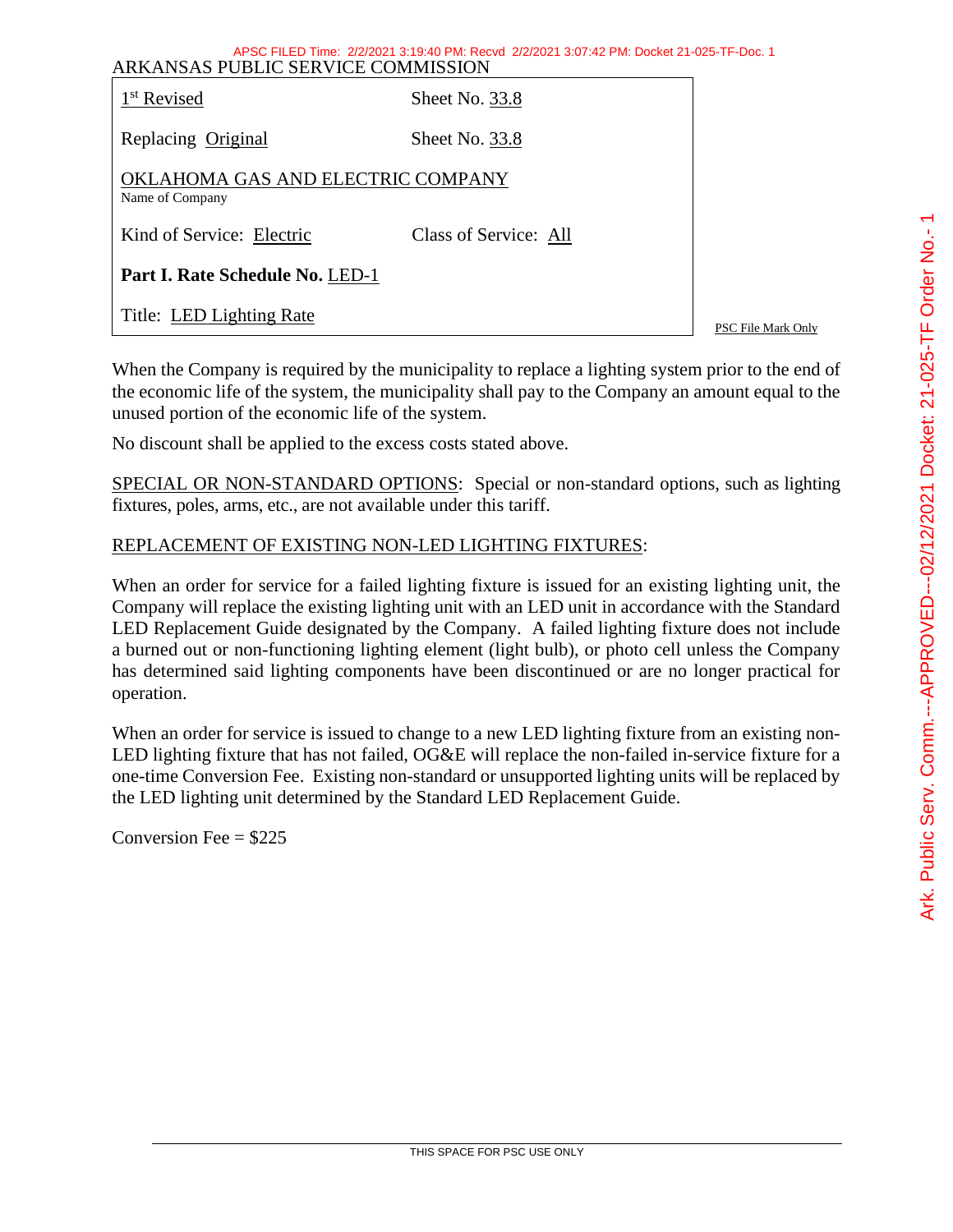1<sup>st</sup> Revised Sheet No. 33.9

Replacing Original Sheet No. 33.9

OKLAHOMA GAS AND ELECTRIC COMPANY Name of Company

Kind of Service: Electric Class of Service: All

**Part I. Rate Schedule No.** LED-1

Title: LED Lighting Rate PSC File Mark Only

| <b>Standard LED Replacement Guide Designated by the Company *</b> |      |     |                    |     |
|-------------------------------------------------------------------|------|-----|--------------------|-----|
| <b>Existing Lighting Fixture</b>                                  |      | kWh | <b>LED Fixture</b> | kWh |
| <b>FILx1000</b>                                                   |      | 36  | LED01              | 16  |
| <b>FILx1500</b>                                                   |      | 46  | LED01              | 16  |
| <b>FILx2500</b>                                                   |      | 71  | LED01              | 16  |
| HPSx9500xUnd                                                      |      | 41  | LED01              | 16  |
| NSHPSx15500xCob                                                   |      | 71  | LED01              | 16  |
| NSHPSx4000xDisc                                                   | **   | 21  | LED01              | 16  |
| NSHPSx9500xCob                                                    |      | 41  | LED01              | 16  |
| NSHPSx9500xDir                                                    |      | 41  | LED01              | 16  |
| NSMHx14000xCob                                                    |      | 71  | LED01              | 16  |
| NSMHx14000xDir                                                    |      | 71  | LED01              | 16  |
| NSMVx3600xDisc                                                    | **   | 41  | LED01              | 16  |
| Ornx9500xPtop                                                     | **   | 41  | LED01D             | 16  |
| NSHPSx25000xCob                                                   | **   | 107 | LED <sub>02</sub>  | 41  |
| NSHPSx25000xDir                                                   |      | 107 | LED <sub>02</sub>  | 41  |
| NSMHx21000xCob                                                    |      | 105 | LED <sub>02</sub>  | 41  |
| NSMVx11500xDisc                                                   | **   | 103 | LED <sub>02</sub>  | 41  |
| NSMVx7000xDisc                                                    | **   | 71  | LED <sub>02</sub>  | 41  |
| NSHPSx37000xCob                                                   |      | 135 | LED <sub>03</sub>  | 49  |
| NSHPSx50000xCob                                                   | $**$ | 169 | LED <sub>03</sub>  | 49  |
| NSHPSx50000xDir                                                   |      | 169 | LED <sub>03</sub>  | 49  |
| NSMHx36000xCob                                                    |      | 158 | LED <sub>03</sub>  | 49  |
| NSMHx36000xDir                                                    |      | 158 | LED <sub>03</sub>  | 49  |
| NSMVx20000xDisc                                                   | **   | 161 | LED <sub>03</sub>  | 49  |
| NSHPSx140000xCob                                                  |      | 396 | LED <sub>04</sub>  | 280 |
| NSMHx100000xCob                                                   | **   | 394 | LED <sub>04</sub>  | 280 |
| NSMHx100000xDir                                                   | **   | 394 | LED <sub>04</sub>  | 280 |
| NSMVx40000xDisc                                                   |      | 272 | LED <sub>04</sub>  | 280 |
| Ornx25000xHPS                                                     | **   | 107 | LED01D             | 16  |
| NSHPSx9500xDir                                                    | **   | 41  | LED01F             | 18  |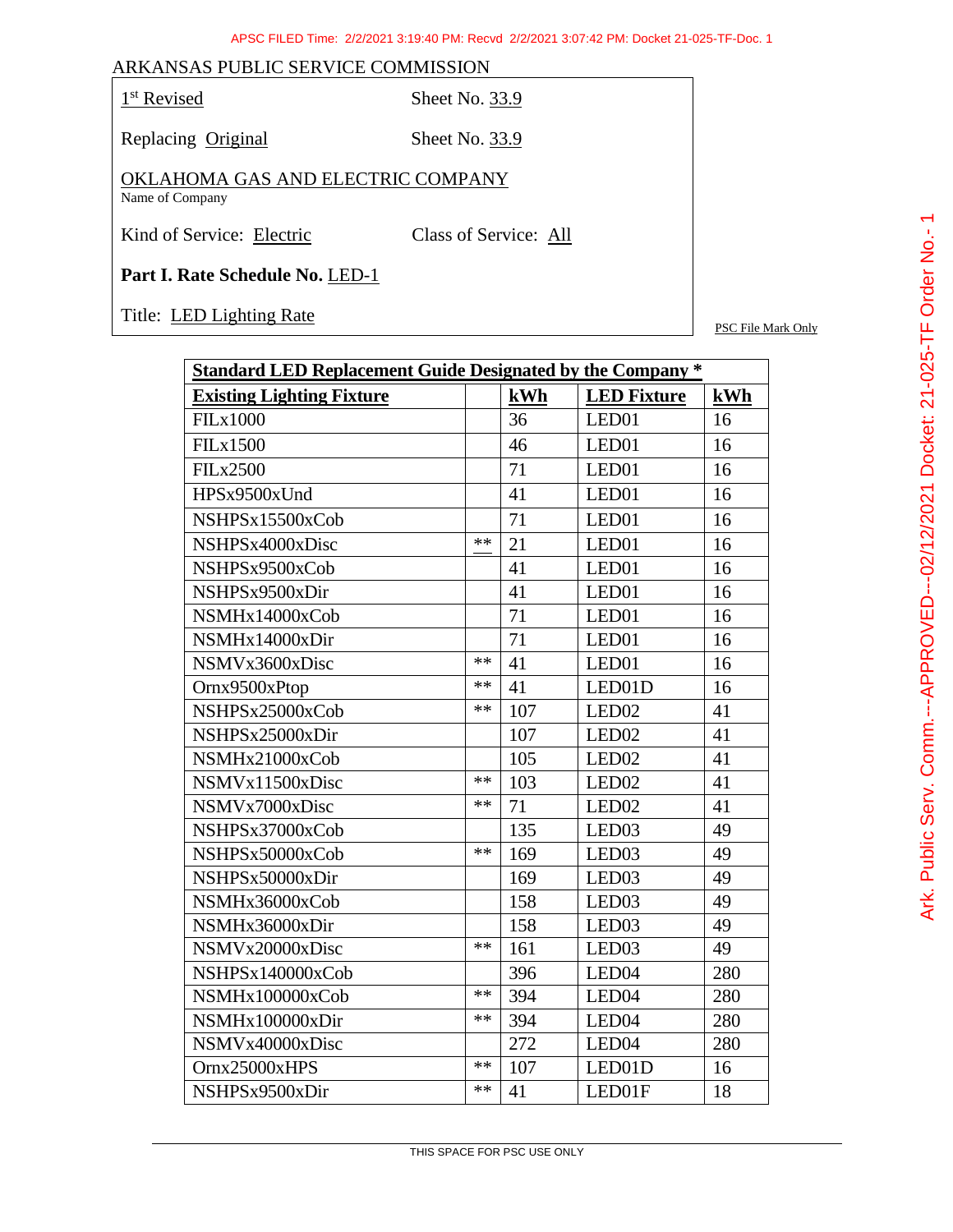| Revised |
|---------|
|         |

Sheet No. 33.10

Replacing Original Sheet No. 33.10

OKLAHOMA GAS AND ELECTRIC COMPANY Name of Company

Kind of Service: Electric Class of Service: All

**Part I. Rate Schedule No.** LED-1

Title: <u>LED Lighting Rate</u> PSC File Mark Only

| <b>Existing Lighting Fixture</b> |    | kWh | <b>LED Fixture</b> | kWh |
|----------------------------------|----|-----|--------------------|-----|
| NSHPSx25500xDir                  | ** | 107 | LED02F             | 42  |
| NSHPSx50000xDir                  | ** | 70  | LED03F             | 70  |
| NSMHx100000xDir                  | ** | 394 | LED04F             | 130 |

\* Customers will be notified of the replacement and any resulting price change.

\*\* Discontinued Fixture Type

BURNING SCHEDULE: The standard schedule shall be for dusk to dawn service and shall include approximately 4,200 hours of service per year. The Company will use reasonable care to maintain such service, but the Company will not be obligated to patrol to determine required lamp replacement or other maintenance of the facilities used for service under this schedule. Upon notification of any outage or required maintenance of such facilities, the Company shall be allowed a reasonable length of time to restore normal service during regular working hours.

## OPERATION AND MAINTENANCE:

Replacement of existing, non-failed LED fixtures will be based upon several factors. These factors will include, but are not limited to: length of service of replaced fixtures; the number of replacements; and the quantity of overtime, equipment and costs required in making the replacement(s). Change outs or removals requested by the municipality will be made on a schedule agreeable to the parties. When the Company is required to replace or remove a lighting system after the initial term and prior to the end of the economic life of the system, the customer shall pay to the Company an amount equal to the unused portion of the economic life of the system.

If the quantity of change outs or removals cannot be completed by the Company with normal resources in the time frame requested by the customer, the Company may utilize additional resources to meet the requested time frame with the consent of the customer or the customer may accept the timeline proposed by the Company. Assuming additional resources are used the Company shall recover the additional cost of acquiring the additional resources from the requesting customer. The requesting customer will be informed of any additional cost prior to the changeout or removal.

Company-Owned Systems: The Company shall own, operate, and maintain the entire lighting system including circuits, transformers, poles, and fixtures.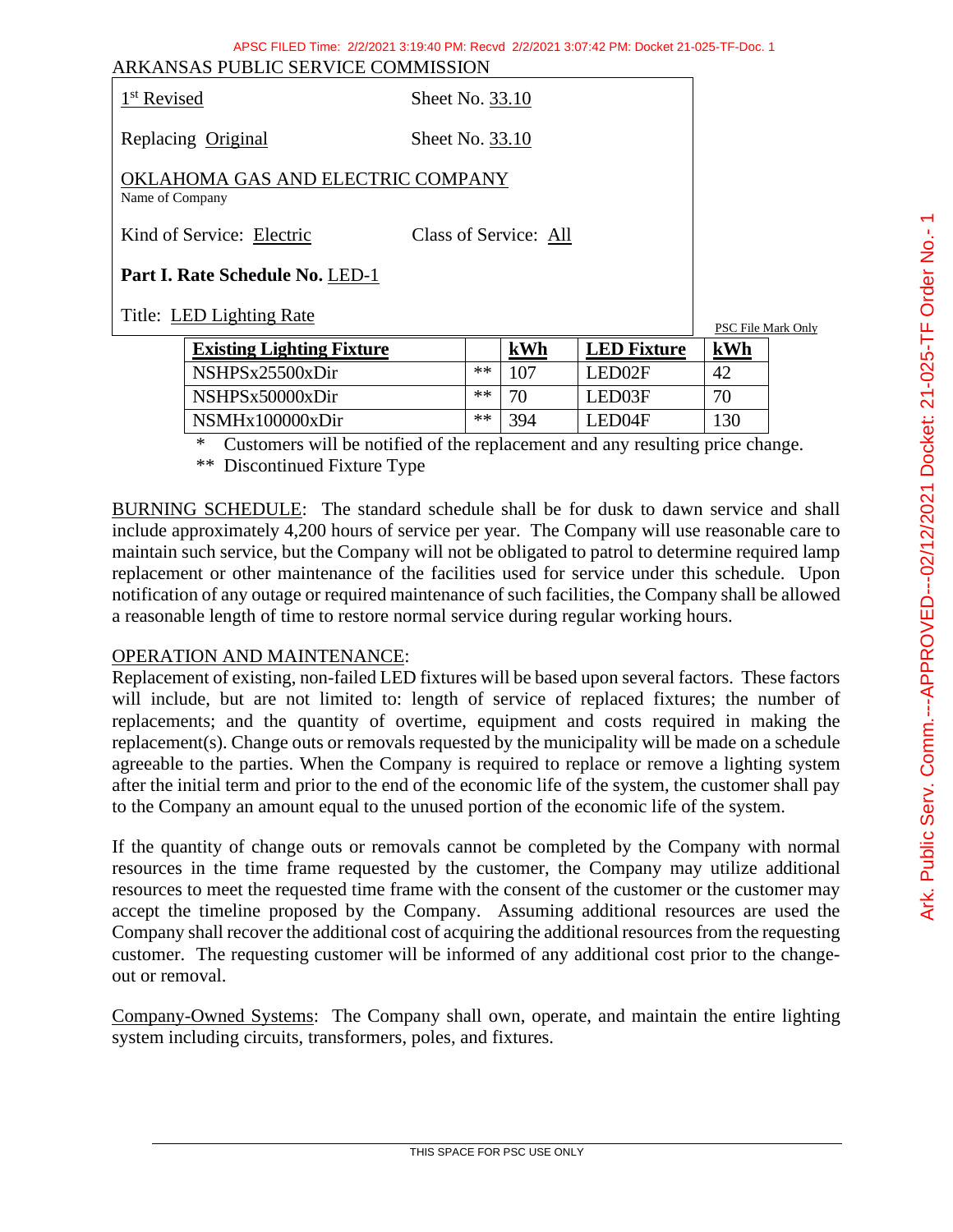|                                                      | APSC FILED Time: 2/2/2021 3:19:40 PM: Recvd 2/2/2021 3:07:42 PM: Docket 21-025-TF-Doc. 1 |                    |  |  |  |
|------------------------------------------------------|------------------------------------------------------------------------------------------|--------------------|--|--|--|
| ARKANSAS PUBLIC SERVICE COMMISSION                   |                                                                                          |                    |  |  |  |
| 1 <sup>st</sup> Revised                              | Sheet No. 33.11                                                                          |                    |  |  |  |
| Replacing Original                                   | Sheet No. 33.11                                                                          |                    |  |  |  |
| OKLAHOMA GAS AND ELECTRIC COMPANY<br>Name of Company |                                                                                          |                    |  |  |  |
| Kind of Service: Electric                            | Class of Service: All                                                                    |                    |  |  |  |
| Part I. Rate Schedule No. LED-1                      |                                                                                          |                    |  |  |  |
| Title: LED Lighting Rate                             |                                                                                          | PSC File Mark Only |  |  |  |

Municipally-Owned Systems: The Company shall own the feeders and transformers to the point of connection with the lighting system circuits. The municipality shall own the lighting circuits and poles. The Company shall operate and maintain the entire lighting system. In the event of damage to or destruction of property belonging to the municipality caused by highway accidents, obsolescence, storm damage or other similar causes; or where replacement of equipment belonging to the municipality other than as provided above is required; the Company may, at its option and after receipt of either a written or verbal request from the municipality, effect the necessary repairs or replacement of the damaged equipment required to place the system in normal operation condition. Such repairs will be made with parts supplied by the municipality or, where applicable, with suitable standard items carried in Company stores. The municipality shall reimburse the Company for all direct and indirect costs or charges incurred by the Company for all materials and related items. All charges and payments hereunder shall be in addition to the monthly charge for normal maintenance and lighting service.

The Company shall not be required to accept for operation and maintenance a lighting system owned by the municipality if it is found by the Company to be unsafe, uneconomical to maintain, or not in keeping with good engineering practices.

TERM AND TERMINATION: The customer shall contract for service for each fixture for a period of not less than three years. A written contract may be required at the discretion of the Company. If service is terminated prior to the completion of the initial term for a fixture, the customer shall be required to pay an Early Termination Fee. The Early Termination Fee for each termination request for removing a single fixture is \$114. If additional fixtures are removed at that time for that service location, the charge for each additional fixture removed is \$50. In the event that an Additional Construction Facility fee is applicable to the fixture, the fee per month for the remaining months of the 36 month term are due upon Early Termination.

SPECIAL CONDITIONS: In case lighting service is furnished to a municipality under conditions different than specified in this rate schedule, such service shall be under special contract which shall cover, in addition to the foregoing rates and provisions, such items and adjustments of special nature as are necessary to protect the investment of the Company and to define the rights of the parties.

Such special contract shall be approved by an order of the Arkansas Public Service Commission in accordance with its Rules.